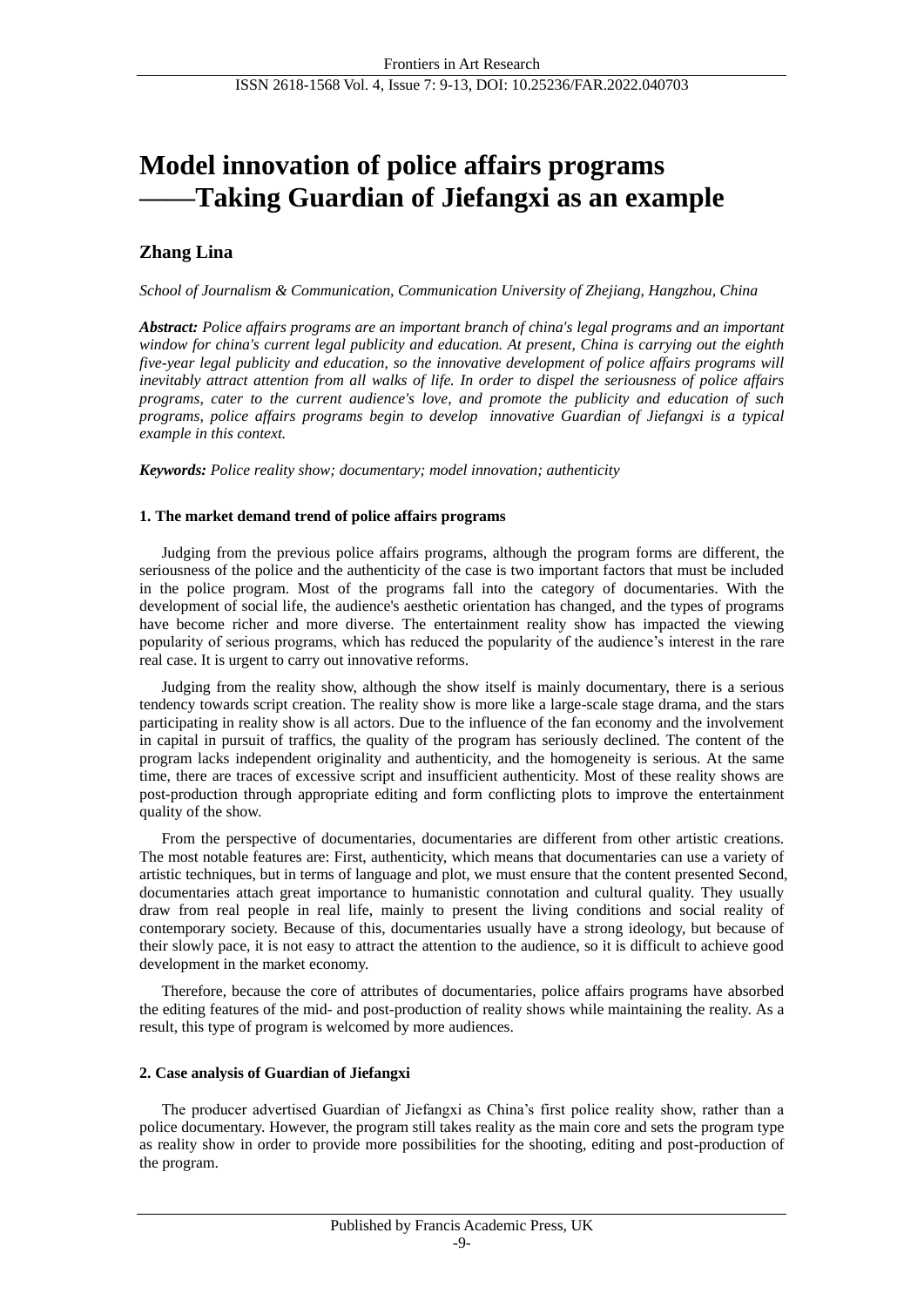#### *2.1. Evolution of program content*

#### *2.1.1. The construction of program situation*

The role of situations and rules in reality shows is to stimulate the emotions of participants and create program effects. The difference between them is that rules are internal causes while situations are external causes.<sup>[1]</sup> In the past reality shows, the program team mostly constructed an environment, and they would choose to rebuild a new space, whether outdoors or indoors, generally including setting up game equipment or inviting group performances to enrich the program content to stimulate the guests to achieve better performance.

Guardian of Jiefangxi adopts documentary and recording shooting techniques, so in the situational construction of the program, not only the scenes inside the police station, but also the outdoor shooting scenes are all taken on the spot, rather than artificially constructed scenes. Most of the shooting in the police station is hidden. When an incident breaks out, the multi-angle hidden camera can also timely capture their real first reaction. In addition, due to the unfixed shooting of outdoor scenes, the randomness of locations brings diversity of events, and the randomness of such situations can also enlarge the drama. For some emergent events that have not had time to shoot or are inconvenient to appear on the scene, police records and surveillance videos will be legally collected after obtaining the consent of all parties to make up for the lack of event pictures.

#### *2.1.2. Position and selection of roles*

In reality shows, hosts and guests are handpicked by the director, who often gives them a role.<sup>[2]</sup> The role positioning of the guests determines whether the program effect of the reality show can reach the expected goal of the director. Such positioning will lead to the content presented by reality shows. Participants appear to be presenting themselves in the program, but actually they are performing. This reality is not the actual reality, but a false reality.

In Guardian of Jiefangxi, the role positioning in the program is not given by the director, but according to their own positions, personalities and other police officers selected to present them in front of the audience. The policemen selected for filming in the program are the policemen with different personalities and rich experience carefully selected by the program team in pozi Street police station. Besides, each policeman has different positions in the police station, so they will have different performances on their posts. Portraits of the police more rich in the second quarter of the film to the jurisdiction of liberation of the west area of police, traffic police, patrol and Interpol police officers as the main group, not only have the big bosses: street police station director and slope son street police station liaison detector, and police new forces, show the police more intense fresh characters relations and the multi-level rich elements of police. The film does not have a clear position on the role, which must be highlighted. What is presented in the program is the natural and real reaction of police officers.

#### *2.1.3. The setting of program rules*

Most reality, usually sign a game rules, such as run away this program in tear designer link there are many rules to limit the participants to tear brand, ways and quite extent regulation program, makes the program control, also can close communication between the audience and participants, increase show dramatic conflicts.[3]

The theme of Guardian of Jiefangxi is to promote legal education, show a maintenance of fairness and justice, social stability, protect the people live and work in peace and contentment of the grass-roots police image. Because of its core of documentary, there are no so-called program rules in this program, but only rules of fairness and justice. It is understood that the program group will pozi Street police station in the first three years of all types of cases were divided into 9 types of cases: disputes, fighting, drunk, public security, regulation, criminal and so on. After sorting out the cases, the main shooting methods of each case were established to a certain extent, and then the shooting was carried out on this basis. The content of the current three seasons of the show, except the police force is fixed, the other are in an uncontrollable situation. Although the filming location of the program is standardized in Pozi Street, it cannot accurately specify which family, bar or hotel the cases take place in. It is not known who the people involved are, nor is the police officer dealing with the incident necessarily who will appear on the camera, nor is it known which direction the development of the incident will go. Some suspects will take the initiative to admit their crimes, and some suspects will always find reasons for themselves; there are suspects who will find themselves in the net, and there are suspects who the expanded police force has to find after a lot of trouble.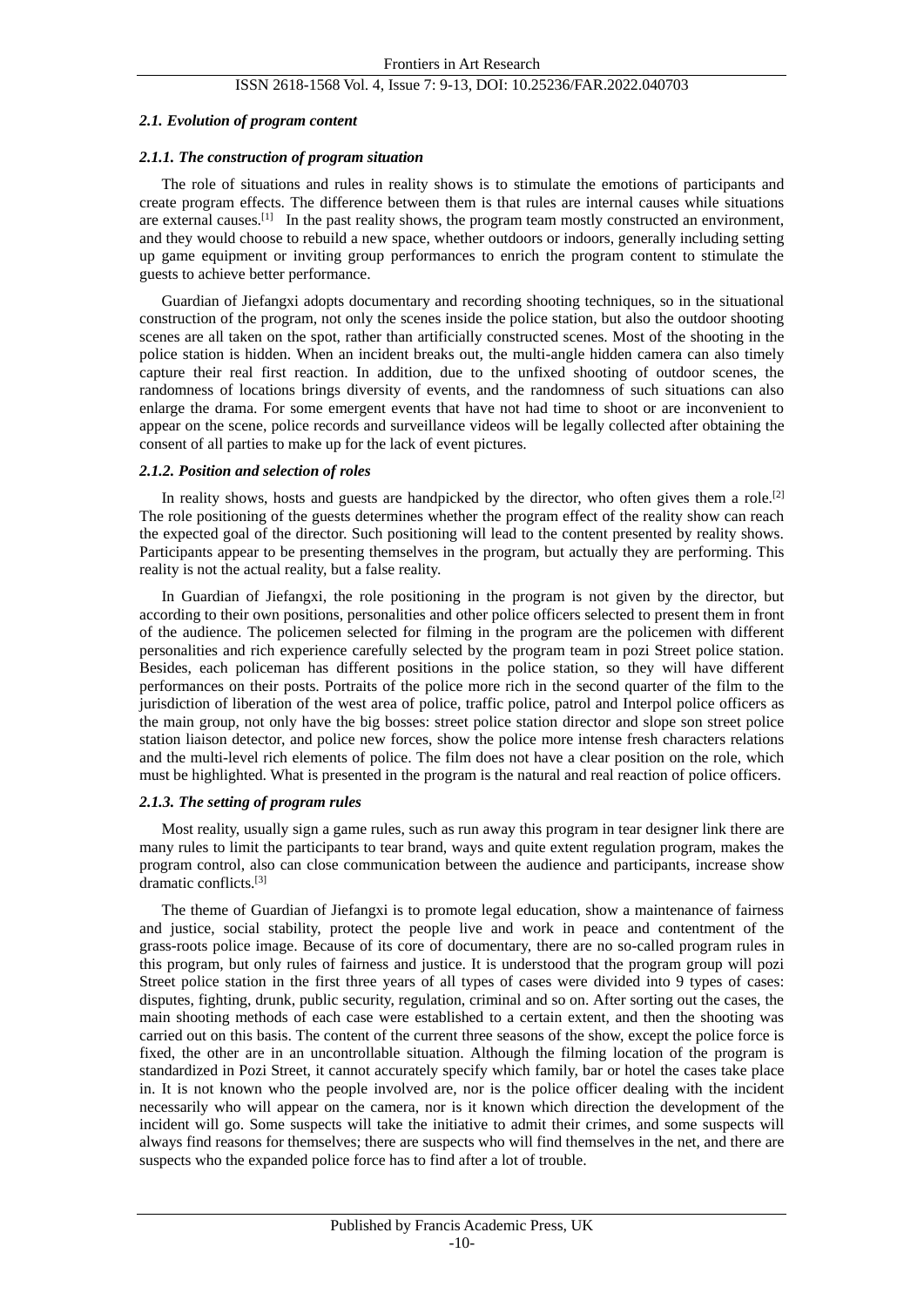This kind of rules without rules is a kind of documentary rules, the content is realistic to shoot the specific true feelings of the parties, record the real process of events, but to bring more interest and suspense color to the audience, but also make the program more realistic and good-looking.

#### *2.2. Innovation of creative technique*

#### *2.2.1. Innovation of camera language*

For the program, the camera language is very important, which determines the final form of the program. For traditional reality TV show, is need a lot of camera angles at all levels, and the video scene for each guest will need to have basically a photographer like to video of his words and actions, and according to specified in advance a shooting script, through field of shooting scale and to switch from the freedom of movement way, to document the whole process.

For Guardian of Jiefangxi, due to the core of his documentary and the particularity of the police station, in order to prevent obstruction to the work of the police officers and the true performance of the people involved, he chose hidden cameras instead of placing too many cameras on the scene. The shooting team of this program arranged multiple camera positions and scenes inside and outside the police station, and recorded the whole process of police receiving and responding from multiple angles. The cameraman took 24 hours' shifts to shoot continuously, lasting more than 4 months, and accumulated a large amount of material.<sup>[4]</sup> As a result, most of the shots on the show are fixed points of view, and there are not many angles to record. Many of the outdoor scenes in the show are dangerous, such as the arrest of suspects, so many of the outdoor scenes are also using micro cameras, or law enforcement recorders. Many of the shooting materials are shaky or unclear, but such documentary shots not only do not affect the audience's viewing, but also highlight the reality, bring more sense of scene and participation, and can also have more understanding of the dangerous police situation that the police face every day in real life.

#### *2.2.2. Exploration of post production*

The post-production of reality shows is also the top priority for the success of programs. Most of the post-production of reality shows is based on the shots completed in the early stage according to the script, adding various elements to make the shots more smoothly.

The post editing of Guardian of Jiefangxi changed the previous painting style and made innovative exploration. First of all, the style of posters reveals the colors of gangster movies; Second is the positive film opening made animation form; There is also a background sound of take-out orders prompt: New police information please check.<sup>[5]</sup> In addition, there are multiple cases in each episode for cross-narration, and a single case adopts police flashbacks and suspects' confession to form a comparison before and after. The classification of case types also highlights the current hot social themes in each episode, which makes people think deeply. Sound elements are matched with various variable speed and split-screen shots, while the suspects are interspersed with popular network buzzwords and music during their confession, making the content presented in the program no longer simple cases, but with the texture of American drama suspense movies. The post production of Guardian of Jiefangxi is also close to the short and quick creation of the current short videos. This innovative audio-visual language has been applied to police affairs programs, attracting more young people's attention.

#### **3. New ideas for police affairs programs**

The authenticity of police affairs programs is the foundation of the program's existence, and it is also the advantage of its development. The most representative one is Today's Talk, a special report on the rule of law launched by CCTV Comprehensive Channel. is serious and orthodox. However, as the times change, more and more young people begin to crowd out the audience, and the viewing habits of young people tend to be relaxed and entertaining. Therefore, people have put forward more requirements for police affairs programs on Bilibili. The policing program Guardian of Jiefangxi broadcast on this online platform actively embraces the voice of young people in contemporary society, which is different from the previous reality show show and legal program solemn. The serious themes are packaged in variety shows, expressed in stories and presented in a daily life, and convey more diverse and graceful legal popularization content and social values in the way of police and police affairs + people's livelihood. In the current media environment, it is A very innovative and beneficial attempt on social law popularization and social governance, which also provides a reference for the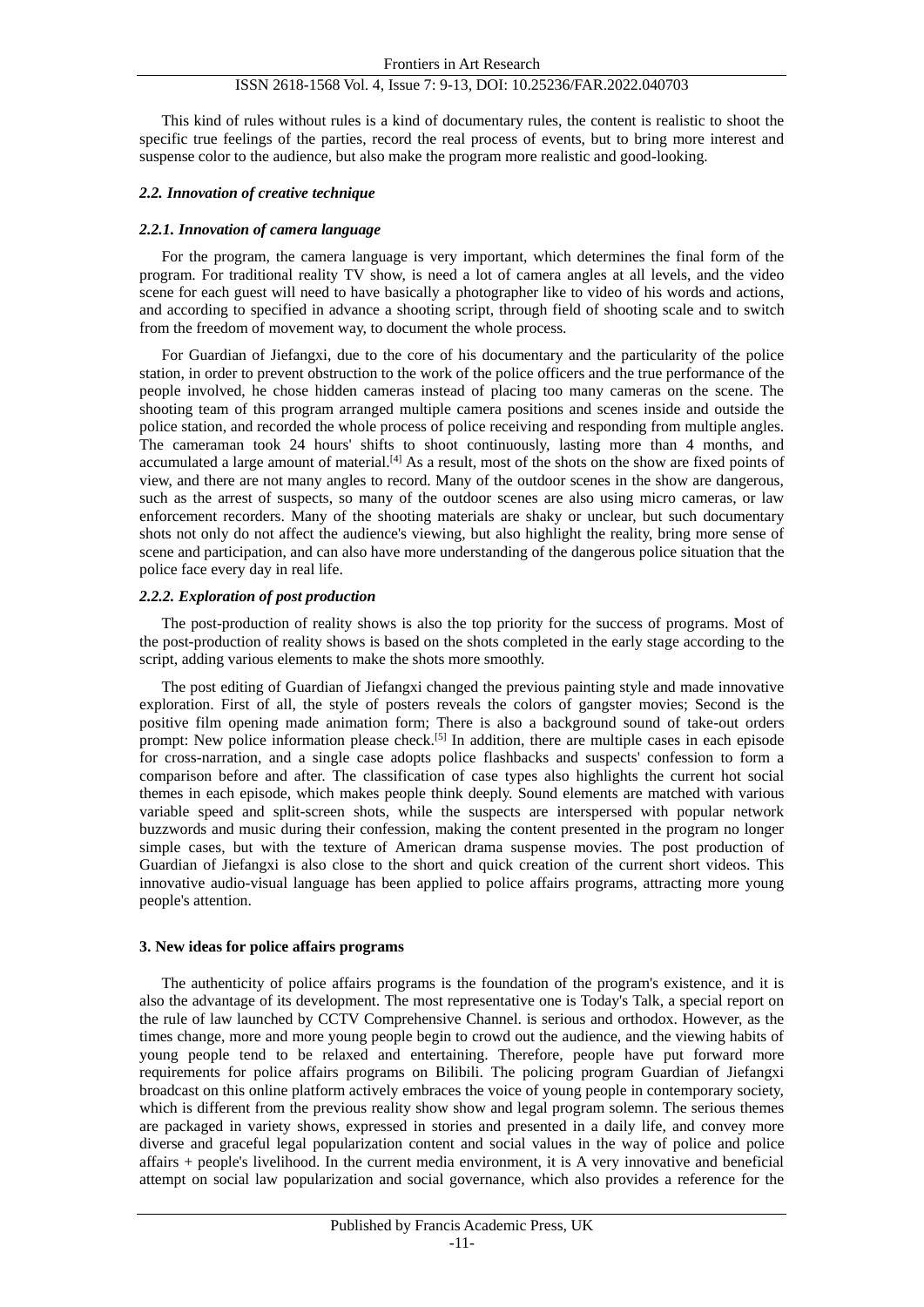development of future police affairs programs.

#### *3.1. Topic selection fits the overall environment*

The police are the guardians necessary for the operation of a legal society, and they deserve attention from all walks of life, but police affairs programs rarely receive attention.[6] The daily work of grassroots police is the basis for the construction of the rule of law in the current social environment, which is in line with the current improvement of the legal system. and promote the spirit of the rule of law. Law popularization and education has always been the focus of national propaganda, so the selection and creation of specific content of police affairs programs should also be carefully considered to highlight law popularization.

In addition to the overall social environment, it is also necessary to consider the positioning of the program, choose a suitable platform for broadcasting, do market research before the program is produced, find out the audience's preferences, and make a good program based on the audience's preference on the basis of fitting the overall environment.

#### *3.2. Real and detailed interviews*

The interview subjects for police affairs programs are roughly divided into the following categories: case parties, family members of case parties, police officers, insiders, experts and scholars. The interview subjects appearing in such programs are mainly to supplement and explain the specific details and plots of the cases that were not recorded due to the shooting methods or the unexpected situation on the scene, which is a supplement to the authenticity of the cases.

In addition to the interviews on the details of the cases, police affairs programs also need to focus on the publicity of the law. Therefore, it is necessary to join the law popularization session of experts and authoritative persons in the field and make relevant recommendations.

#### *3.3. Diverse narrative structies*

There are two main narrative structures commonly used in police affairs programs: linear time narrative and flashback linear narrative. These two structures are mainly to facilitate the elaboration of the case, facilitate the audience's understanding, understand the cause and effect of the incident, and are more logical.<sup>[7]</sup>

The events are narrated in a linear chronological narrative structure. The presentation of each case has certain commonalities, and most of them follow the following logic: The occurrence of the case  $\rightarrow$ Narrative development: Police conduct investigation, Narrative turning point, The investigation is in trouble: Narrative climax The investigation has made a breakthrough, Narrative End: Case Closing and Warning. This narrative structure conforms to the overall sequence of the development process of events in real life, making it easier for the audience to immerse themselves in it and experience the feelings of the police at that time.

Flashback linear narrative means that when the police receive new police information, the first thing they hear is the result of an incident. The police need to sort out the clues and restore the truth to the case. This structure can arouse the audience's interest and is often used in policing logic programs.

#### *3.4. The expression of variety*

In the past, police affairs programs were mostly accompanied by serious background music. The program presented a serious overall tone from the screen to the editing. This tone did not conform to the viewing habits of young audiences. Therefore, the expression of variety shows is police affairs programs. one of the paths. Practice has proved that the expression of variety shows will not reduce the overall tone of serious programs such as policing. As long as the overall purpose of the program is upward, this youthful and variety-oriented expression will attract more young people to come. Watching, it is easier for young people to absorb the positive energy transmitted.

In post-production, in order to meet the needs of the audience on the platform and quickly get out of the circle, variable speed, split-screen shots and rich variety show flower characters can be used. The whole program is more in line with the characteristics of letting new media spread. It is also a very good choice to make animation images interspersed with them.